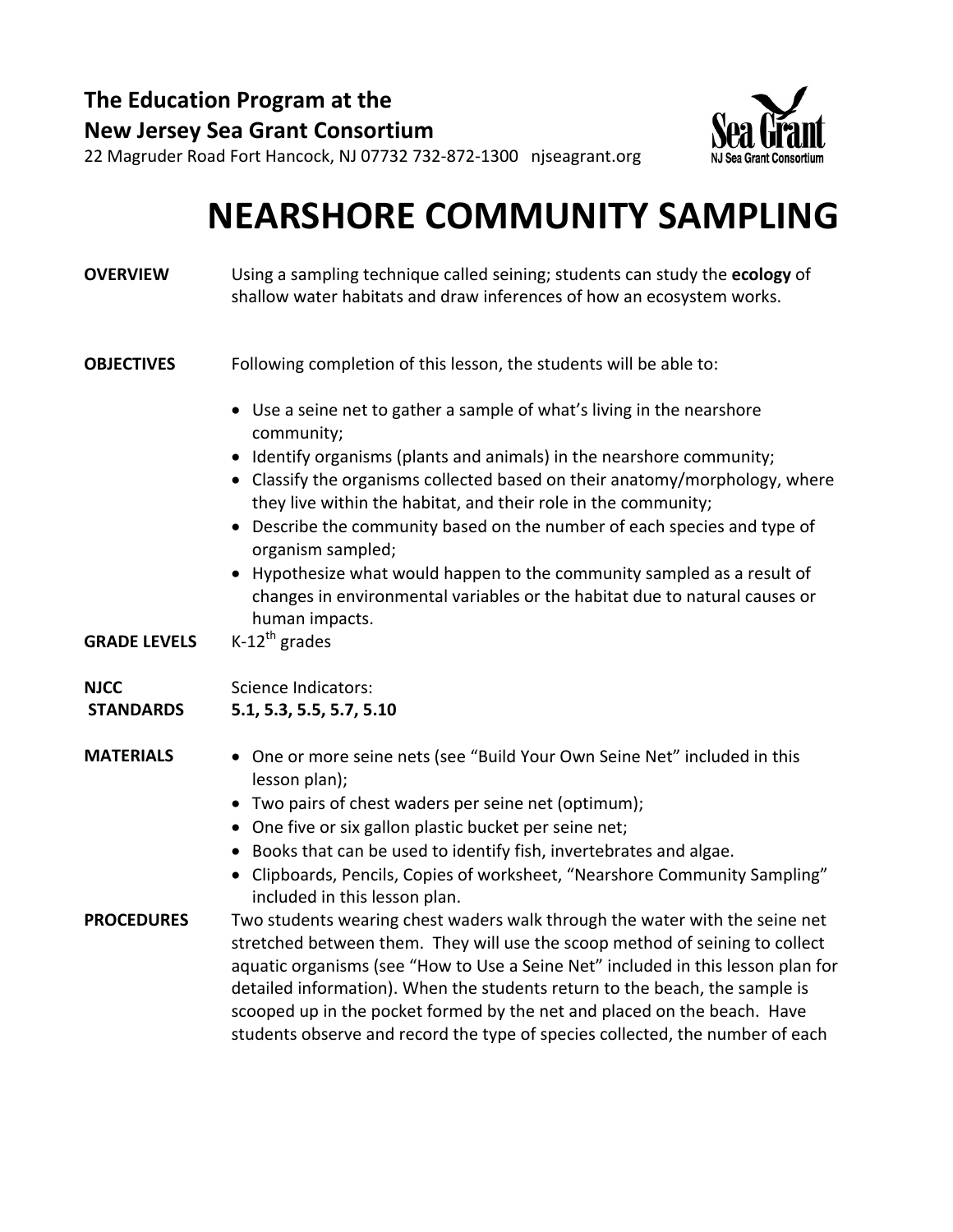species, **pelagic** or **benthic** organism (**nektonic, planktonic**), the **feeding guild** to which species belongs, and whether the organism is a plant, **invertebrate** or **vertebrate**.

Also have students record the sampling date and time, sampling location, stage of the tidal cycle at the time of sampling, and a description of the **habitat** (e.g. sand bottom, mud bottom, sea grass bed, etc). Have students seine several times in an area and if possible, try different areas in the location to find different species and to make comparisons.

**BACKGROUND** Nearshore shallow water areas provide important **habitats** for many marine organisms. Shallow water **ecosystems** such as salt marshes, seagrass beds and reefs, are some of the most productive places in the world. They provide shelter, food, nursery grounds for many different organisms, and harbor very diverse **communities**. In shallow nearshore areas, there is generally higher light and nutrient availability. Therefore, **primary production** is generally greater, which means there is more energy/food to be passed on to higher **trophic levels** (primary consumers, secondary consumers, etc.). This creates more **biomass** and/or greater abundances of organisms at each higher **trophic level**.

> Because humans use nearshore environments for recreation and development, more than any other aquatic environments, it is also impacted the most. By sampling nearshore communities' inferences can be made to about the impact humans have had on the health of the habitat and indicate if the habitat has been disturbed either chemically or physically. Disturbances may cause a decrease in the diversity of organisms found and the abundances of each organism found. There may also be a change in the kinds of organisms found, and more stress tolerant species may replace the species normally found in the undisturbed community.

**VOCABULARY Benthic** – Living in or on the sea bed or on submerged stationary structures.

**Ecology** ‐ The study of plants and animals and how they interact with each other and their physical environment.

**Ecosystem** - The environment, made up of living and nonliving components, in which communities of plants and animals live and interact.

**Pelagic** ‐ Living in the water column. Bluefish, dolphins, jellyfish and shrimp are all pelagic. Pelagic organisms can be either of the following:

**Plankton** ‐ Microscopic plants and animals that live in the water column. They are free floating and their direction of movement is controlled by ocean currents.

**Nektonic** ‐ free swimming organisms that live in the water column.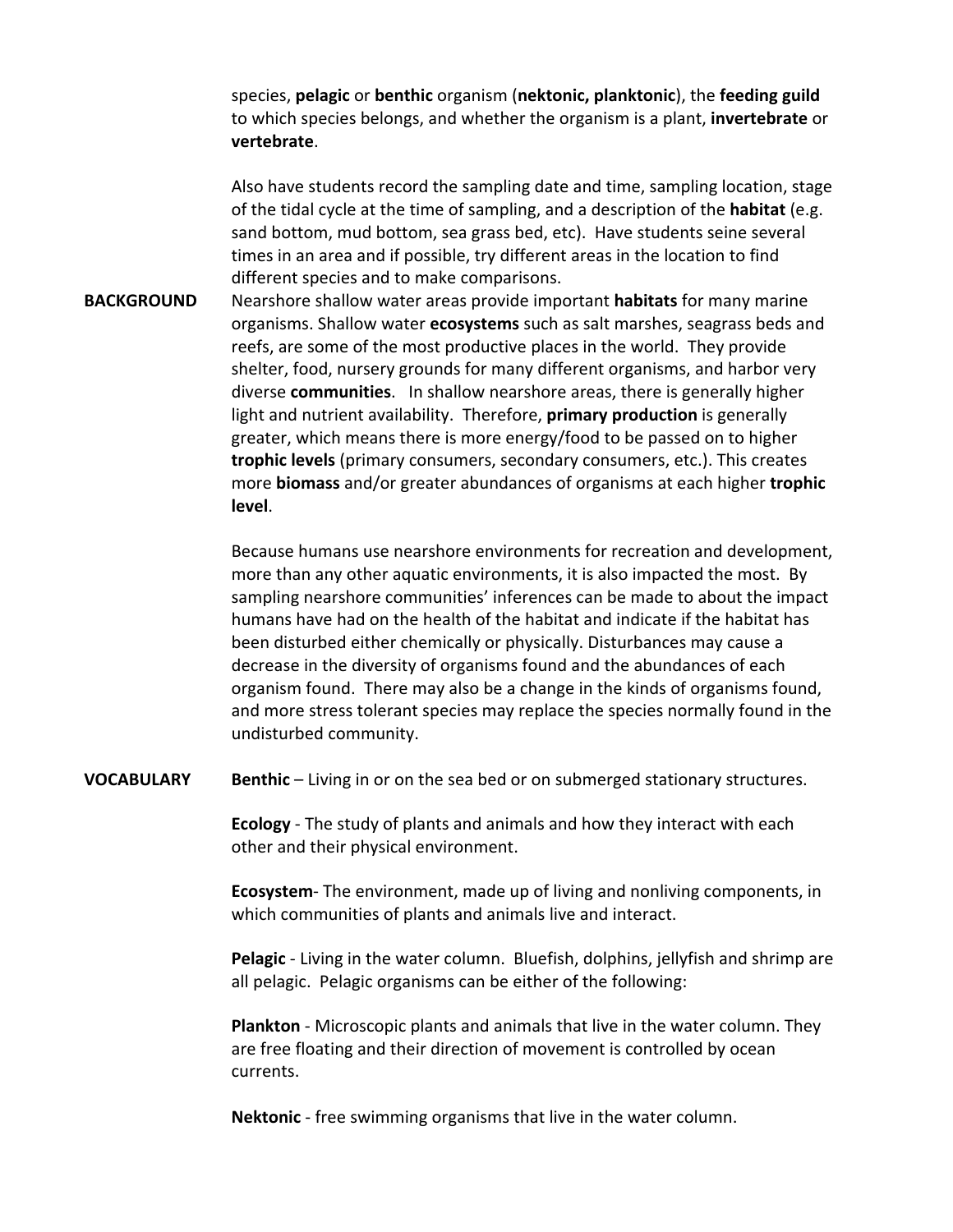**Trophic level** ‐ One of the hierarchical levels in a food chain. Demonstrates feeding position in a food chain such as primary producers, herbivore, primary carnivore, etc.

**Feeding guild** ‐ A group of organisms that feed in the same manner or utilize similar resources. Types of feeding guilds include the following:

**Producer** (autotroph) - An organism that obtains energy by making its own food.

**Consumer** (heterotroph) ‐ An organism that obtains energy by eating other organisms. The following are types of consumers:

**Herbivore** ‐ An animal that eats plants.

**Omnivore** - An animal that eats plants and other animals.

**Carnivore** ‐ An animal that eats other animals.

**Biomass** ‐ The amount in weight of living matter.

**Invertebrate** ‐ An animal without a backbone.

**Vertebrate** ‐ An animal with a backbone.

**Community** ‐ A group of plants or animals that live in the same area and interact with each other.

**Species richness** ‐ The number of species in a community (sometimes called species diversity).

**Species diversity** ‐ The number of species in a community and the relative proportions of their abundances.

**Habitat** ‐ the specific place where a community of organisms live (that is, its "address"), where the basic elements needed by all living creatures to survive‐food, water, shelter, and space‐are provided.

**EXTENSIONS** • Have students calculate the following measures of diversity:

- a) Species richness: Count the number of different animal species collected
- b) **Trophic** diversity: Count the number of different animal feeding guilds present in the samples.
- c) **Pelagic** zonation: Count the number of each pelagic zone represented in the samples.

Which species dominates in terms of abundance (has the higher number of individuals)?

• Which species dominates in terms of biomass (has the most weight)?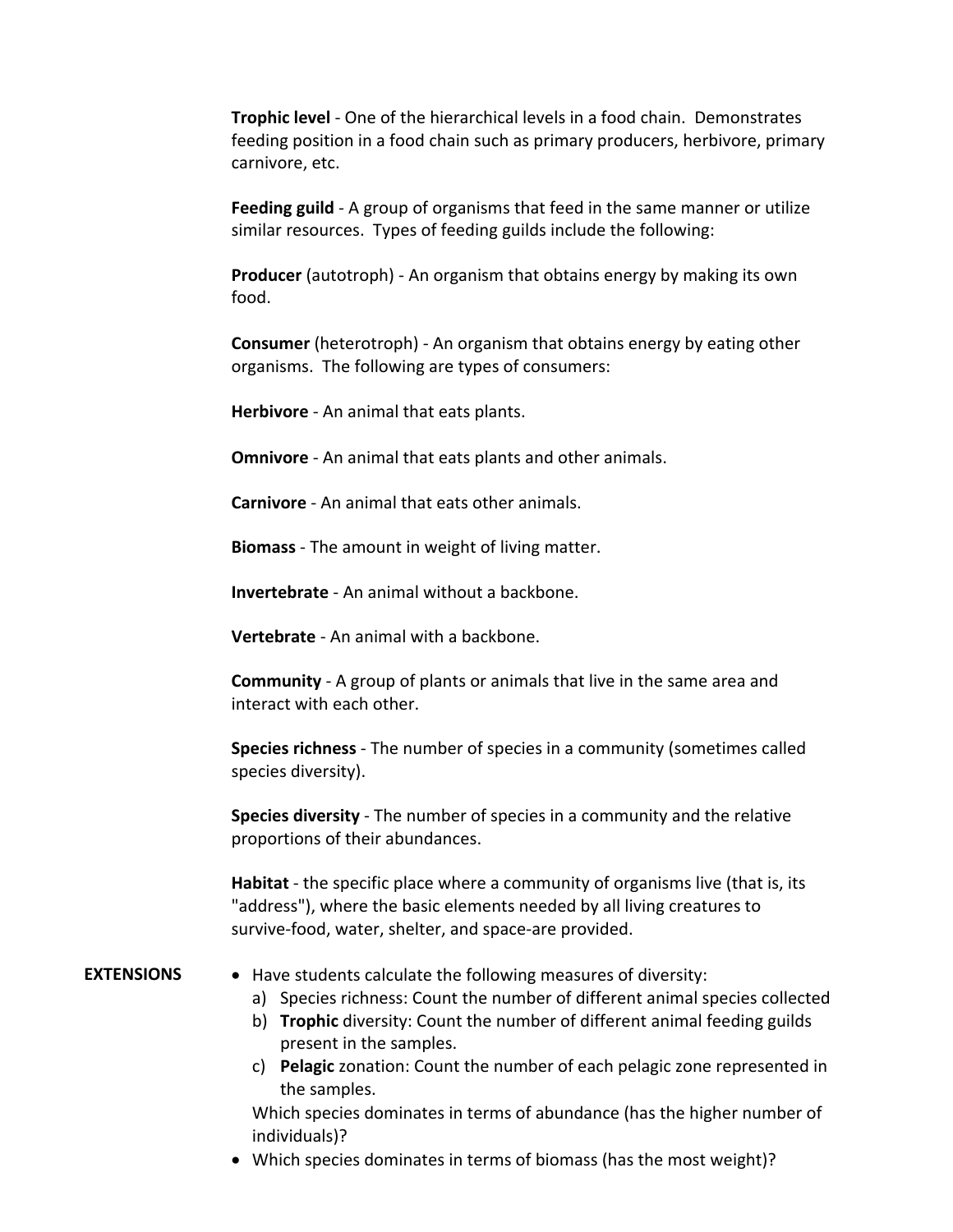Have students describe the community based on the measures of community diversity, observations made, how they think the organisms relate to each other (e.g. who eats whom, who lives in the algae, etc.)

Create scenarios of ways that humans change shallow water habitats. Have student hypothesize how these scenarios may affect the communities that utilize these habitats? Example 1: If motorboats stir up the bottom‐ light cannot penetrate to as great a depth and there is less primary production (plant growth).

Therefore, there is less food (energy) available to higher **trophic** levels (primary consumers, secondary consumers, etc.). Example 2: If a sea grass bed or marsh is cleared away to build a marina‐ it takes away food and habitat for many animals. The numbers and **biomass** of organisms will decrease, and the species composition will change from animals that use the sea grass or marsh **habitat** to animals that can use the marina **habitat**.

Have students collect samples at different times of year, at different tidal stages, at different salinities, from different locations, or different **habitats**. If this cannot be done, obtain data sets with this information from previous or different class trips. Have students create bar graphs of the numbers of individuals (y‐axis) of each species (x‐axis) collected and make comparisons between different data sets. When/where were there higher numbers of organisms collected? When/where was there higher **species richness**, evenness and diversity? When/where was there higher **biomass**? What were the dominant species, **pelagic zones**, and **feeding guilds** for each data set? Draw conclusions as to why these differences are observed.

Bring some organisms back to the classroom to maintain in an aquarium, observe how the organisms interact and what niche they take on in the aquarium.

**REFERENCES** Gosner, K.L. 1978. The Peterson Field Guide Series ‐ A Filed Guide to the Atlantic Seashore from the Bay of Fundy to Cape Hatteras. Houghton Mifflin Company, Boston.

> Robins, C.R., G.C. Ray and J. Douglass. 1986. The Peterson Field Guide Series ‐ A Field Guide to Atlantic Coast Fishes of North America. Houghton Mifflin Company, Boston.



The New Jersey Sea Grant Consortium (NJSGC) is an affiliation of colleges, universities and other groups dedicated to advancing knowledge and stewardship of New Jersey's marine and coastal environment. NJSGC meets its mission through its innovative research, education and outreach programs. For more information about NJSGC, visit njseagrant.org.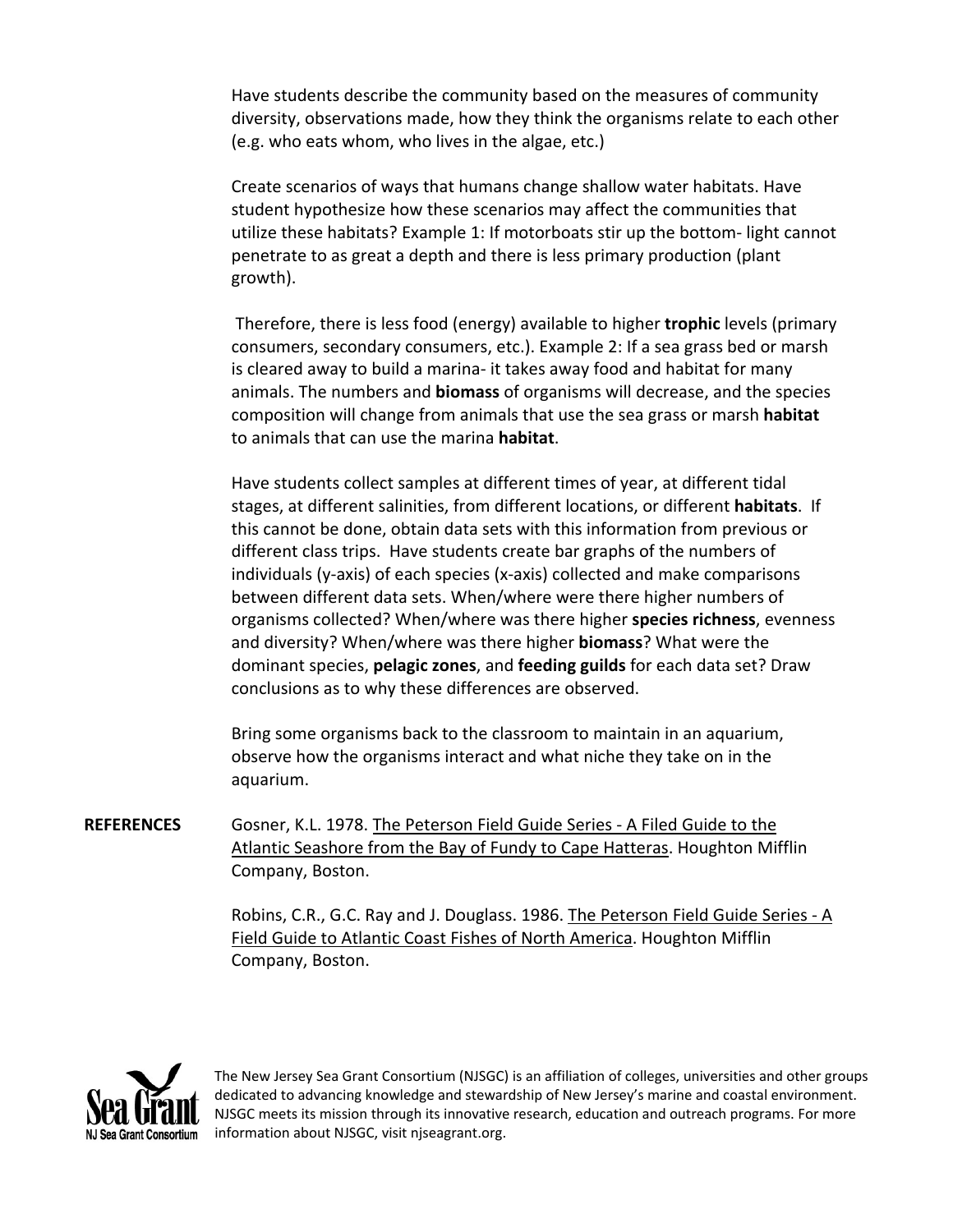



22 Magruder Road Fort Hancock, NJ 07732 732‐872‐1300 njseagrant.org

### **Nearshore Community Sampling**

Date: \_\_\_\_\_\_\_\_\_\_\_\_\_\_\_\_\_\_\_\_\_\_\_\_\_\_\_\_\_\_\_\_\_\_\_\_\_\_\_\_\_\_\_\_\_\_\_\_\_\_\_\_\_\_\_\_\_\_\_\_\_\_\_\_\_\_\_ Time: \_\_\_\_\_\_\_\_\_\_\_\_\_\_\_\_\_\_\_\_\_\_\_\_\_\_\_\_\_\_\_\_\_\_\_\_\_\_\_\_\_\_\_\_\_\_\_\_\_\_\_\_\_\_\_\_\_\_\_\_\_\_\_\_\_\_\_ Location: \_\_\_\_\_\_\_\_\_\_\_\_\_\_\_\_\_\_\_\_\_\_\_\_\_\_\_\_\_\_\_\_\_\_\_\_\_\_\_\_\_\_\_\_\_\_\_\_\_\_\_\_\_\_\_\_\_\_\_\_\_\_\_\_

\_\_\_\_\_\_\_\_\_\_\_\_\_\_\_\_\_\_\_\_\_\_\_\_\_\_\_\_\_\_\_\_\_\_\_\_\_\_\_\_\_\_\_\_\_\_\_\_\_\_\_\_\_\_\_\_\_\_\_\_\_\_\_\_\_\_\_\_\_\_\_\_ \_\_\_\_\_\_\_\_\_\_\_\_\_\_\_\_\_\_\_\_\_\_\_\_\_\_\_\_\_\_\_\_\_\_\_\_\_\_\_\_\_\_\_\_\_\_\_\_\_\_\_\_\_\_\_\_\_\_\_\_\_\_\_\_\_\_\_\_\_\_\_\_

\_\_\_\_\_\_\_\_\_\_\_\_\_\_\_\_\_\_\_\_\_\_\_\_\_\_\_\_\_\_\_\_\_\_\_\_\_\_\_\_\_\_\_\_\_\_\_\_\_\_\_\_\_\_\_\_\_\_\_\_\_\_\_\_\_\_\_\_\_\_\_\_

Stage of the tidal cycle: \_\_\_\_\_\_\_\_\_\_\_\_\_\_\_\_\_\_\_\_\_\_\_\_\_\_\_\_\_\_\_\_\_\_\_\_\_\_\_\_\_\_\_\_\_\_\_\_\_\_\_\_

Habitat description (e.g. sand bottom, mud bottom, seagrass, marsh):

**Species # Collected Pelagic zone (plankton, nekton, benthic) Feeding guild (Producer, Consumer: herbivore, carnivore, omnivore) Plant, Vertebrate or Invertebrate**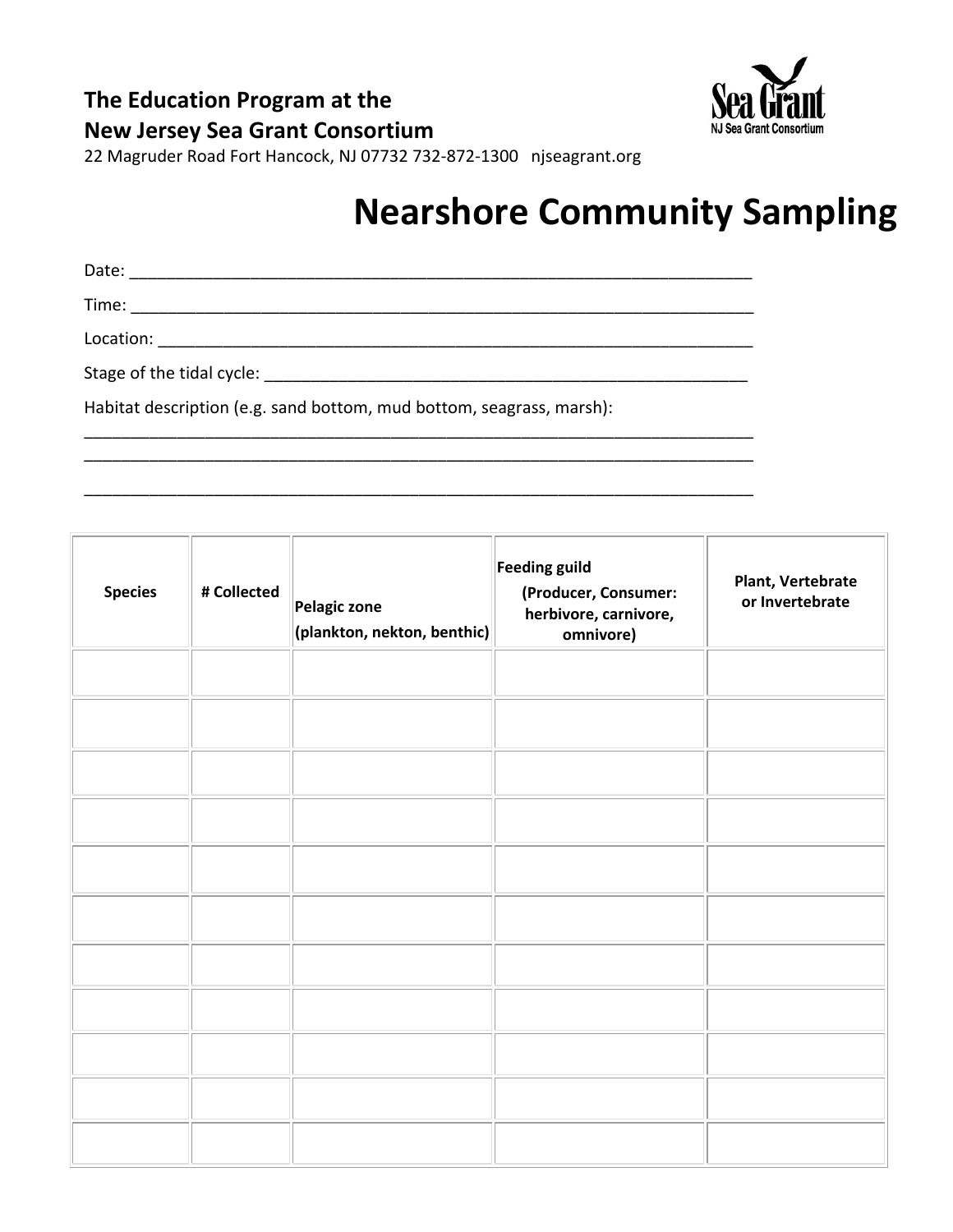### **The Education Program at the New Jersey Sea Grant Consortium**



22 Magruder Road Fort Hancock, NJ 07732 732‐872‐1300 njseagrant.org

# **HOW TO CONSTRUCT A SEINE NET**

#### **Materials:**









Two broomsticks **Heavy Cord** 

10-12 fishing sinkers

Netting or mesh material



Cork floats or Styrofoam balls

- 1. File grooves or drill holes at top and bottom of each broomstick. Distance between groves/holes must equal width of net. Cut the lower groove/hole close to the end of the stick.
- 2. Secure four corners of the net to poles with cord tied to grooves or holes.
- 3. At equal intervals of about 10 inches, tie sinkers along the bottom edge of the net with short lengths of cord. Punch holes in Styrofoam balls with an awl or pencil. Tie balls along the top of the net.





Bottom